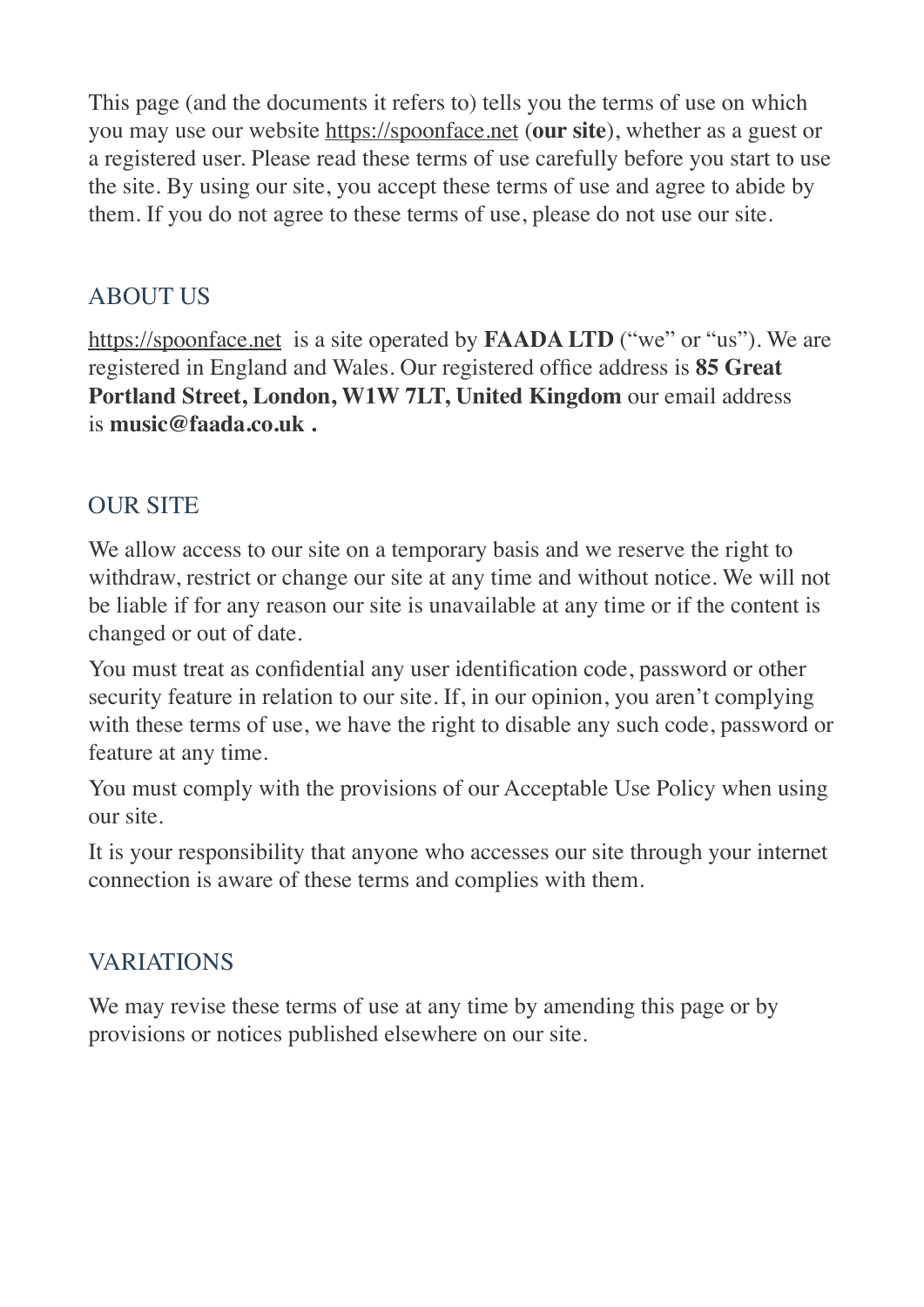## INTELLECTUAL PROPERTY RIGHTS

We are the owner or the licensee of all intellectual property rights in our

site and the material published on it. Those works are protected by

copyright laws and treaties around the world. All such rights are reserved.

You must not use any part of the materials on our site for commercial purposes without a licence from us or our licensors. You may not reproduce in any format (including on another website) any part of our site (including content, images, designs, look and feel) without our prior written consent.

If, in our opinion, you are in breach of these provisions, your right to use our site will cease immediately and you must either return or destroy (as required by us) any copies of the materials you have made.

# RELIANCE ON INFORMATION AND LINKS

The contents of our site (including links to other sites and resources provided by third parties) are for information only, and we shall not be liable for any use of, or reliance on, such materials. It shall be your own responsibility to ensure that any products, services or information available through this website meet your specific requirements.

### INFORMATION ABOUT YOU AND YOUR VISITS TO OUR SITE

We process information about you in accordance with our Privacy Policy. By using our site, you consent to such processing and you warrant that all data provided by you is accurate.

# LINKING TO OUR SITE

You may link to our home page only if you have first obtained our written consent and provided that you do so in a way that is fair and legal and does not damage our reputation or take advantage of it. We reserve the right to withdraw linking permission without notice.

The website from which you are linking must comply in all respects with our Acceptable Use Policy and must be owned by you.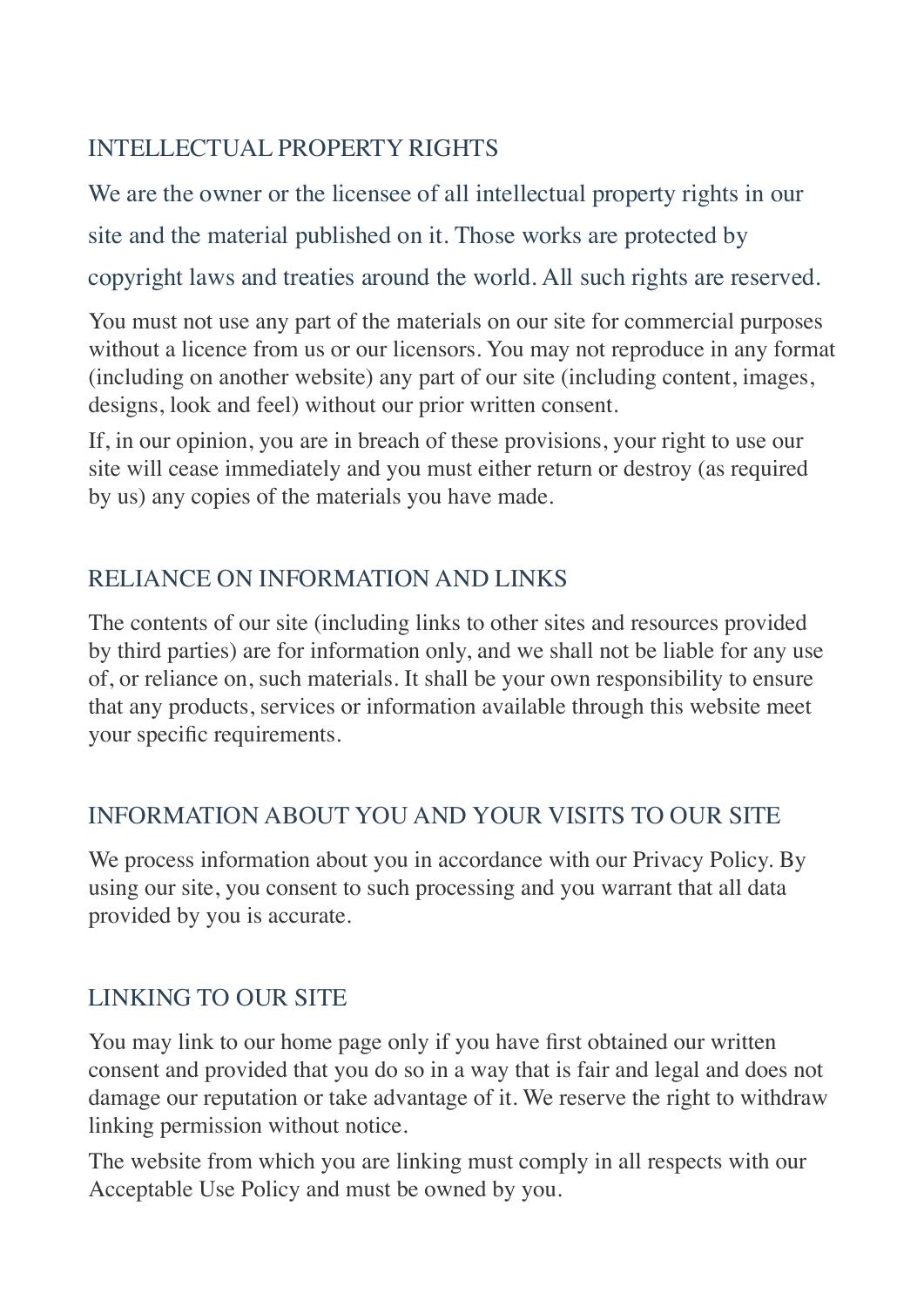You must not link in such a way as to suggest any form of association, approval or endorsement on our part where none exists.

Our site must not be framed on any other site, nor may you create a link to any part of our site other than the home page.

If you wish to make any use of material on our site other than that set out above, please address your request to [music@faada.co.uk](mailto:music@faada.co.uk)

## UPLOADING MATERIAL TO OUR SITE

When you upload material to our site, or make contact with other users of our site, you must comply with our Acceptable Use Policy. If you upload material in breach of our Acceptable Use Policy and we suffer loss as a result, you will reimburse us for such loss.

Any material you upload to our site will be considered non-confidential and non-proprietary and we have the right to use, copy, distribute and disclose it to third parties. If any third party claims that any material posted or uploaded by you to our site violates their intellectual property rights, or their right to privacy, we have the right to disclose your identity to them.

We will not be responsible, or liable to any third party, for the content or accuracy of any materials posted by you or any other user of our site.

We have the right to remove any material or posting you make on our site if, in our opinion, such material does not comply with the content standards set out in our Acceptable Use Policy.

### VIRUSES, HACKING AND OTHER OFFENCES

You must not misuse our site by knowingly introducing any material which is malicious or technologically harmful. You must not attempt to gain unauthorised access to our site, the server on which our site is stored or any server, computer or database connected to our site. You must not attack our site via a denial-of-service attack or a distributed denial-of service attack.

By failing to comply with this provision, you would commit a criminal offence and your right to use our site will cease immediately and we will report your actions to the relevant authorities.